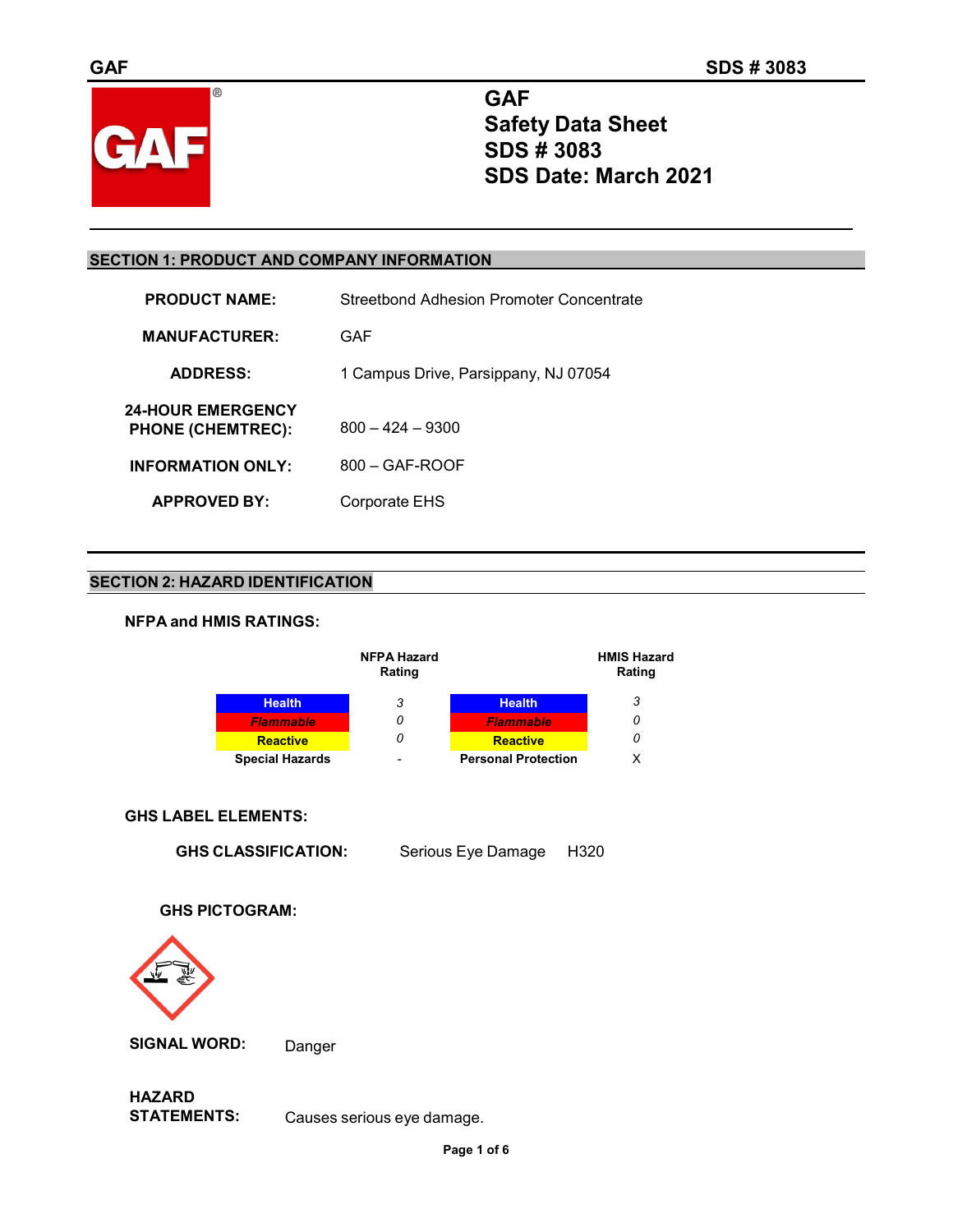| Wash hands thoroughly after handling.                                            |
|----------------------------------------------------------------------------------|
| Do not eat, drink or smoke when using this product.                              |
| Wear protective gloves/protective clothing/eye    protection/face<br>protection. |
| Avoid breathing dust/ fume/ gas/ mist/ vapors/ spray.                            |
| Use only outdoors or in a well-ventilated area.                                  |
| Obtain special instructions before use.                                          |
| IF exposed or concerned: Get medical advice/attention.                           |
| IF ON SKIN (or hair): Remove/Take off immediately all                            |
| contaminated clothing. Rinse skin with water/shower.                             |
| IF SWALLOWED: Immediately call a POISON CENTER or                                |
| doctor/physician.                                                                |
| Do NOT induce vomiting.                                                          |
| IF IN EYES: Rinse cautiously with water for several minutes.                     |
| Remove contact lenses, if present and easy to do. Continue                       |
| rinsing.                                                                         |
| Immediately call a POISON CENTER or doctor/physician.                            |
|                                                                                  |

### **ADDITIONAL HAZARD IDENTIFICATION INFORMATION:**

| <b>PRIMARY ROUTE OF EXPOSURE:</b>       | Skin contact, Eye contact                                                                                                                 |  |
|-----------------------------------------|-------------------------------------------------------------------------------------------------------------------------------------------|--|
| <b>SIGNS &amp; SYMPTONS OF EXPOSURE</b> |                                                                                                                                           |  |
| Eyes:                                   | Causes serious eye damage.                                                                                                                |  |
| Skin:                                   | May cause skin irritation.                                                                                                                |  |
| Ingestion:                              | This product is not intended to be ingested. If ingested, it may<br>cause temporary irritation to the gastrointestinal (digestive) tract. |  |
| Inhalation:                             | Prolonged inhalation may be harmful.                                                                                                      |  |
| <b>ACUTE HEALTH HAZARDS:</b>            | See above.                                                                                                                                |  |
| <b>CHRONIC HEALTH HAZARDS:</b>          | None known.                                                                                                                               |  |
| <b>CARCINOGENICITY:</b>                 | Not applicable.                                                                                                                           |  |

# **SECTION 3: COMPOSITION/INFORMATION ON INGREDIENTS**

|                                         |           |          | <b>OCCUPATIONAL EXPOSURE LIMITS</b> |                 |                 |
|-----------------------------------------|-----------|----------|-------------------------------------|-----------------|-----------------|
| <b>CHEMICAL NAME</b>                    | CAS#      | %        | <b>OSHA</b>                         | <b>ACGIH</b>    | <b>OTHER</b>    |
| γ-Glycidoxypropyl-<br>trimethoxy silane | 2530-83-8 | $90-100$ | Not Established                     | Not Established | Not Established |

# SECTION 4: FIRST AID MEASURES

# **FIRST AID PROCEDURES**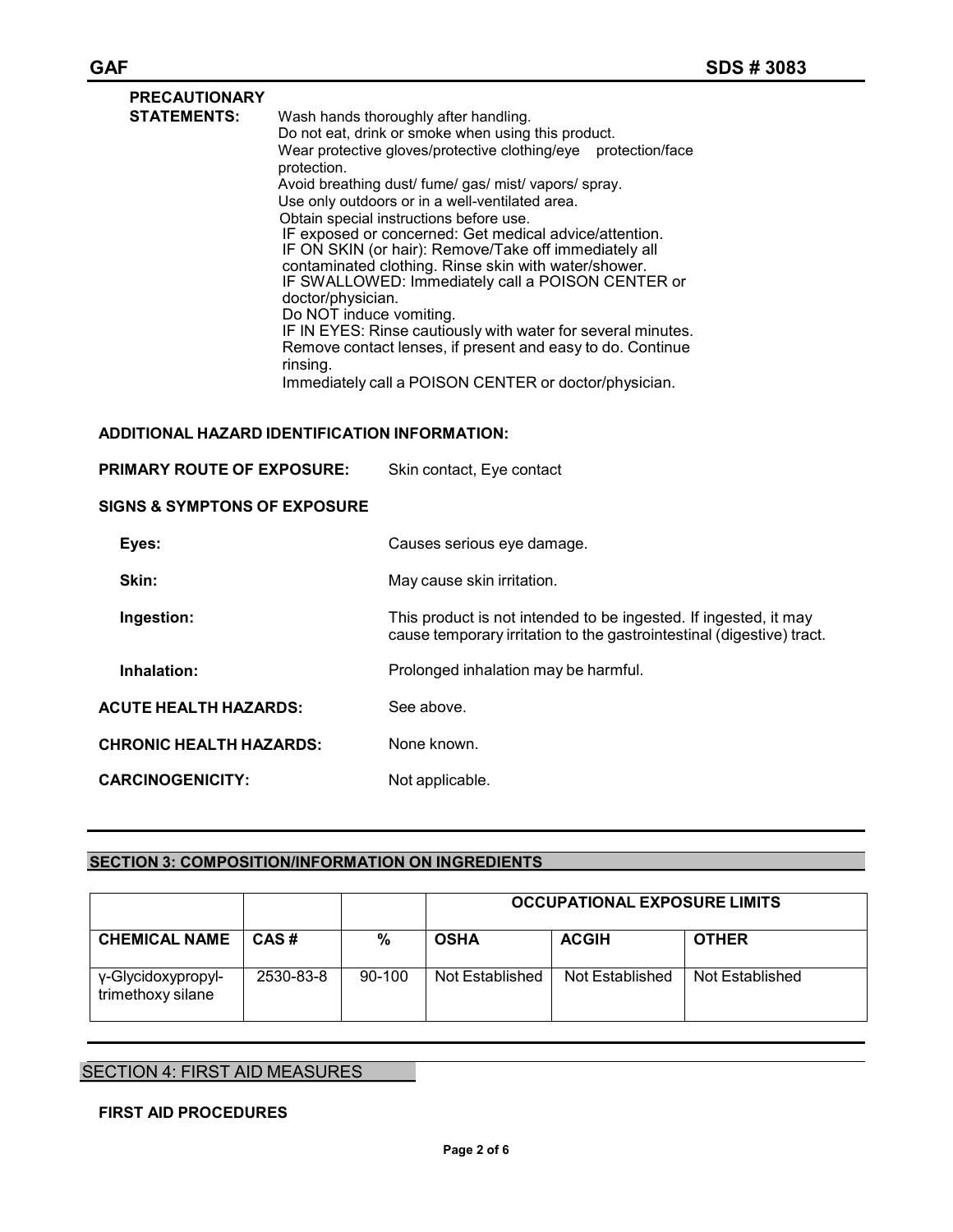| <b>GAF</b>                                                   | <b>SDS#3083</b>                                                                                                                                                                                                      |
|--------------------------------------------------------------|----------------------------------------------------------------------------------------------------------------------------------------------------------------------------------------------------------------------|
| EYES:                                                        | Immediately rinse the contaminated eye(s) with lukewarm, gently flowing<br>water by allowing the water to flow over the bridge of the nose to the<br>eyes for at least 20 minutes. Seek immediate medical attention. |
| SKIN:                                                        | Wash off with soap and plenty of water. Consult a physician.                                                                                                                                                         |
| <b>INHALATION:</b>                                           | Remove to fresh uncontaminated air. Seek medical attention.                                                                                                                                                          |
| <b>INGESTION:</b>                                            | Never give anything by mouth to an unconscious person. Rinse mouth<br>with water. Consult a physician.                                                                                                               |
| <b>NOTES TO PHYSICIANS OR</b><br><b>FIRST AID PROVIDERS:</b> | None.                                                                                                                                                                                                                |

# **SECTION 5: FIRE FIGHTING PROCEDURES**

| <b>SUITABLE EXTINGUISHING MEDIA:</b>                   | Alcohol foam, Carbon Dioxide, or Dry Chemical.                                                                                                                                                                                   |
|--------------------------------------------------------|----------------------------------------------------------------------------------------------------------------------------------------------------------------------------------------------------------------------------------|
| <b>HAZARDOUS COMBUSTION PRODUCTS:</b>                  | Carbon oxides (CO, CO2), smoke and irritating fumes as<br>products of incomplete combustion.                                                                                                                                     |
| <b>RECOMMENDED FIRE FIGHTING</b><br><b>PROCEDURES:</b> | Wear self-contained breathing apparatus for firefighting if<br>necessary. Do not attempt to get on top of storage containers<br>involved in fire. Cool storage containers with large volumes of<br>water even after fire is out. |
| UNUSUAL FIRE & EXPLOSION<br><b>HAZARDS:</b>            | None.                                                                                                                                                                                                                            |

#### **SECTION 6: ACCIDENTAL RELEASE MEASURES**

**ACCIDENTAL RELEASE MEASURES:** Keep personnel away from spill area. Use personal protective equipment. Ensure adequate ventilation. Wipe up with absorbent material (e.g. cloth, fleece). Clean surface thoroughly to remove residual contamination.

| <b>SECTION 7: HANDLING AND STORAGE</b> |                                                                                                                                                                                                                                                                                                                                                                                                                                                                                                       |
|----------------------------------------|-------------------------------------------------------------------------------------------------------------------------------------------------------------------------------------------------------------------------------------------------------------------------------------------------------------------------------------------------------------------------------------------------------------------------------------------------------------------------------------------------------|
| <b>HANDLING AND STORAGE:</b>           | Provide adequate ventilation. Use care in handling/storage.                                                                                                                                                                                                                                                                                                                                                                                                                                           |
|                                        | Obtain special instructions before use. Wear appropriate<br>personal protective equipment. When using, do not eat, drink or<br>smoke. Wash hands thoroughly after handling. Avoid release to<br>the environment. Do not empty into drains. Do not handle until all<br>safety precautions have been read and understood. Pregnant or<br>breastfeeding women must not handle this product. Do not<br>breathe mist or vapor. Do not get this material in contact with<br>eyes. Avoid prolonged exposure. |
| <b>OTHER PRECAUTIONS:</b>              | Keep container tightly closed in a dry and well-ventilated place.                                                                                                                                                                                                                                                                                                                                                                                                                                     |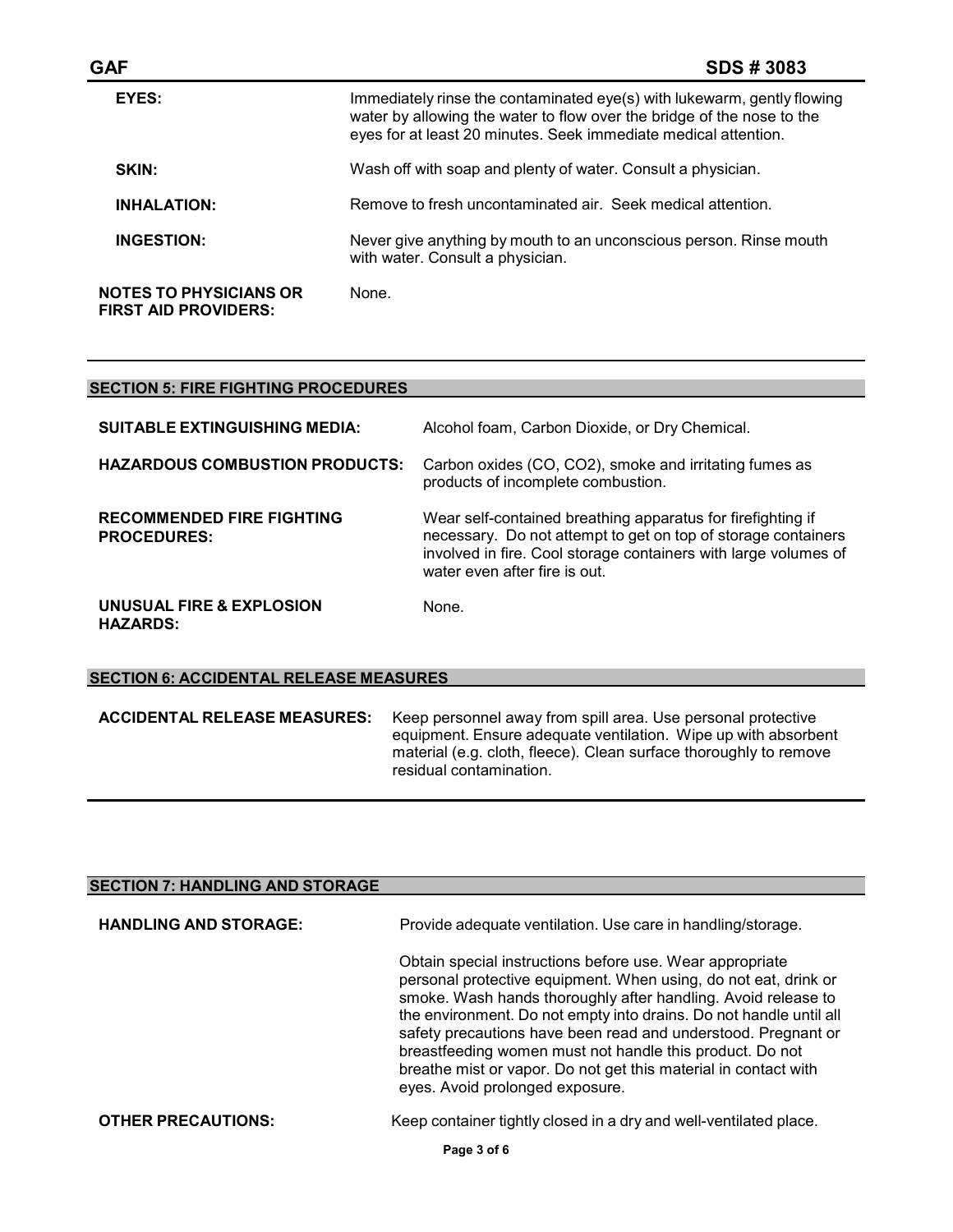#### **SECTION 8: EXPOSURE CONTROLS/PERSONAL PROTECTION**

| <b>ENGINEERING CONTROLS /</b><br><b>VENTILATION:</b> | Provide adequate ventilation during use.                                               |
|------------------------------------------------------|----------------------------------------------------------------------------------------|
| <b>RESPIRATORY PROTECTION:</b>                       | Respiratory protection is not normally needed.                                         |
| <b>EYE PROTECTION:</b>                               | Safety glasses with side shields or chemical goggles.                                  |
| <b>SKIN PROTECTION:</b>                              | Avoid skin contact. Nitrile gloves should be worn if handling the<br>product.          |
| <b>OTHER PROTECTIVE EQUIPMENT:</b>                   | A chemical apron and/or other equipment should be worn to avoid<br>skin contact.       |
| <b>WORK HYGIENIC PRACTICES:</b>                      | Wash exposed skin prior to eating, drinking or smoking and at the<br>end of each shift |

# **SECTION 9: PHYSICAL AND CHEMICAL PROPERTIES**

| <b>APPEARANCE &amp; ODOR:</b> | Colorless, clear liquid with a slight odor. |                               |                 |
|-------------------------------|---------------------------------------------|-------------------------------|-----------------|
| <b>FLASH POINT:</b>           | Not Applicable                              | <b>LOWER EXPLOSIVE LIMIT:</b> | Not Applicable  |
| <b>METHOD USED:</b>           | Not Applicable                              | <b>UPPER EXPLOSIVE LIMIT:</b> | Not Applicable  |
| <b>EVAPORATION RATE:</b>      | Not Applicable                              | <b>BOILING POINT:</b>         | 554 deg F.      |
| pH (undiluted product):       | Not Applicable                              | <b>MELTING POINT:</b>         | 122-338 deg. F. |
| <b>SOLUBILITY IN WATER:</b>   | Insoluble                                   | <b>SPECIFIC GRAVITY:</b>      | 1.07            |
| <b>VAPOR DENSITY:</b>         | >1                                          | <b>PERCENT VOLATILE:</b>      | Not Available   |
| <b>VAPOR PRESSURE:</b>        | < 1.3 kPa ( $25 °C$ )                       | <b>MOLECULAR WEIGHT:</b>      | Not Available   |

# **SECTION 10: STABILITY AND REACTIVITY THERMAL STABILITY: STABLE X UNSTABLE CONDITIONS TO AVOID (STABILITY):** Stable under recommended storage conditions. **INCOMPATIBILITY (MATERIAL TO AVOID):** Strong oxidizing agents, water, acids or alkalis. **HAZARDOUS DECOMPOSITION OR BY-PRODUCTS:** This product slowly reacts with water, acids or bases to evolve following compounds: Methanol **HAZARDOUS POLYMERIZATION:** Will Not Occur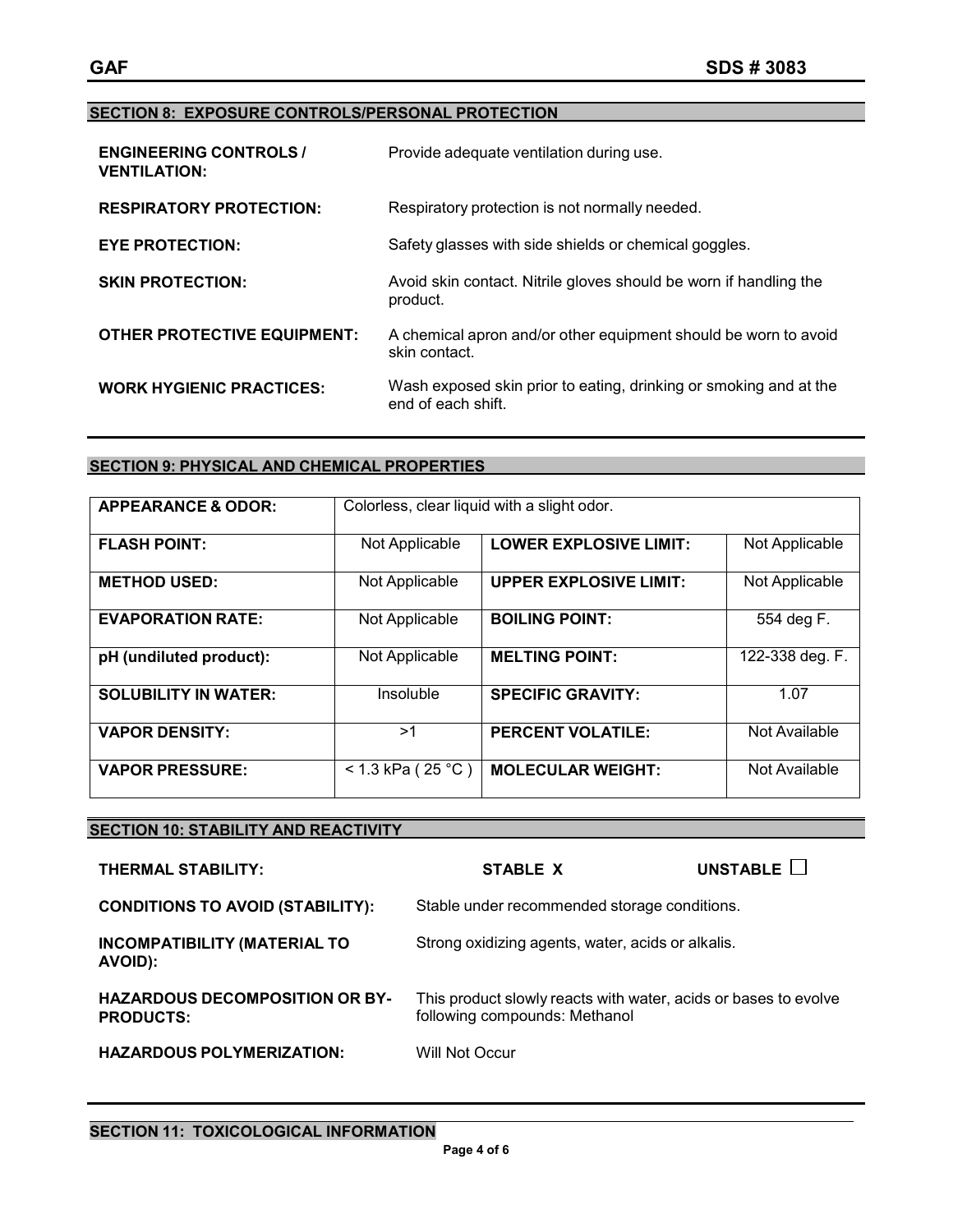| <b>GAF</b>                            |                                                                                                                          | <b>SDS#3083</b> |
|---------------------------------------|--------------------------------------------------------------------------------------------------------------------------|-----------------|
| <b>Acute Toxicity:</b>                | LD50 : Dermal - Rabbit 3.97 ml/kg<br>LC50 : Inhalation - Rabbit 5.3 mg/l, 4hr<br>LD50 : Oral - Rat - 7010 - 16,900 mg/kg |                 |
| <b>Chronic Toxicity:</b>              | No information available.                                                                                                |                 |
| Serious eye damage/eye<br>Irritation: | EYE-RABBIT: Irritation score 11.8 of max 110, corneal opacity not fully<br>reversible.                                   |                 |

**Skin corrosion/irritation:** SKIN-RABBIT : P.I.I=1.94

**Respiratory or Skin Sensitization:** No information available.

### **SECTION 12: ECOLOGICAL INFORMATION**

| Algae EC50 Algae 268 mg/l, 7 days; 119 mg/l, 7 days         |
|-------------------------------------------------------------|
| Green Algae >420 mg/l, 72 hr; 350 mg/l, 72 hr (Growth Rate) |
| Crustacea LOEC Algae 50 mg/l, 7 days                        |
| EC50 Daphnia 710 mg/l, 48 hr                                |
| NOEC Daphnia 100 mg/l, 21 days                              |
| Fish LC50 Bluegill 276 mg/l, 96 hr                          |
| Oncorhynchus mykiss 237 mg/l, 96 hr                         |
| No information available.                                   |
| No information available.                                   |
| No information available.                                   |
| Causes easily hydrolysis in water or atmosphere.            |
|                                                             |

### **SECTION 13: DISPOSAL CONSIDERATIONS**

**WASTE DISPOSAL METHOD:** Dispose of contents/container in accordance with local/regional/national/international regulations.

### **SECTION 14: TRANSPORTATION INFORMATION**

#### **DOT**

Not regulated as dangerous goods.

#### **IATA**

Not regulated as dangerous goods.

#### **IMDG**

Not regulated as dangerous goods.

# **SECTION 15: REGULATORY INFORMATION**

# **U.S. FEDERAL REGULATIONS**

**TSCA:** TSCA: TSCA: THIS product and its components are listed on the TSCA 8(b) inventory.